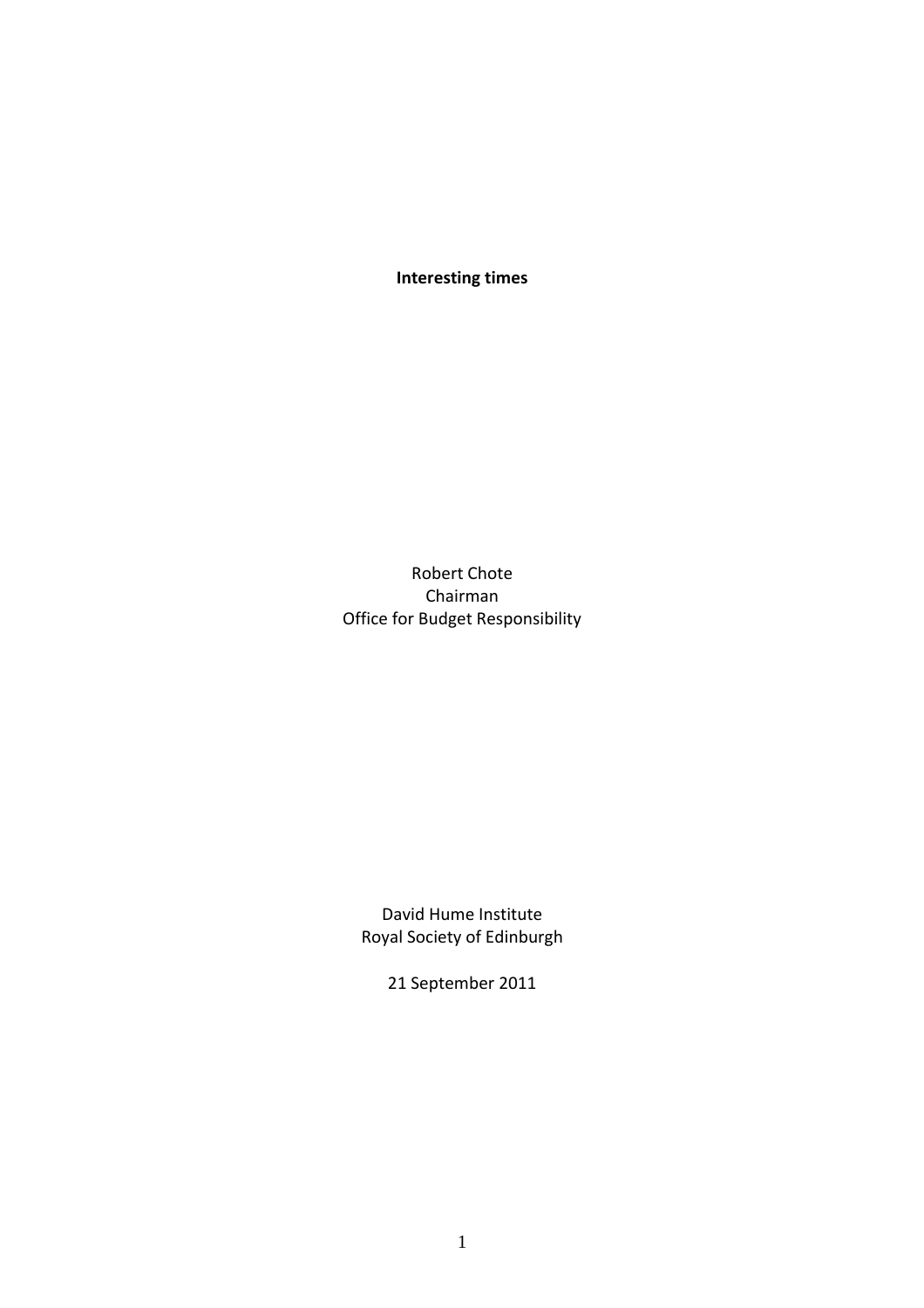## **1. Introduction**

Good evening and thank you very much for the invitation to be here.

The last time I had the pleasure of addressing a David Hume Institute seminar was in November 2005, with my Institute for Fiscal Studies hat on. I talked then about the outlook for the public finances and whether the Government of the day was on course to meet the fiscal objectives it had set itself.

The first chart I showed that evening was this one [SLIDE] – the then most recent official forecasts for public sector net borrowing as a share of national income. I queried whether the budget deficit would narrow quite as quickly as these forecasts suggested. No-one imagined that the same picture today would look anything like this [SLIDE]. The financial crisis, the associated recession and the use of fiscal stimulus measures meant that, far from shrinking in the years to 2009‐10, the budget deficit soared to a post war high. The deficit did narrow somewhat last year and our March forecast showed it continuing to do so over the next five years as the economy recovers and as the Government's fiscal consolidation progresses.

You might think that the obvious lesson to be learned from this comparison is that fiscal forecasting is a mug's game and best avoided. Well, it is certainly a difficult game, but it is nonetheless a necessary one if tax and spending decisions are to be made in a sensible forward‐looking way. And it is a key part of the role of the OBR.

What I plan to do this evening is to explain a little more about our role – why we are here and what we are trying to achieve. And I then want to set out some of the issues that will confront us as we prepare our next analysis of the economic and fiscal outlook, which the Chancellor has asked us to publish on November  $29<sup>th</sup>$ . Needless to say, a great deal has happened since our last forecast was published in March and a great deal more could happen by then. We live in interesting times.

## **2. The role and structure of the OBR[1](#page-0-0)**

[SLIDE] The OBR was created in interim form immediately after the last general election and we became a statutory public body on 4 April 2011. We are one of a growing number of official independent fiscal watchdogs around the world.

The underlying rationale for such bodies is the belief that democratic governments are prone to 'deficit bias' and 'pro-cyclicality' in their management of the public finances – in other words, on average they borrow more than they should, and in particular they spend too much or tax too little during the 'good times' when the economy and the public finances both appear to be performing well. Economists have put forward various explanations for these behaviours and different ones seem

<span id="page-1-0"></span> $\overline{a}$ <sup>1</sup> Discussed in more detail in Robert Chote's 2011 Ken Dixon lecture at the University of York: http://budgetresponsibility.independent.gov.uk/wordpress/docs/Ken-Dixon-lecture.pdf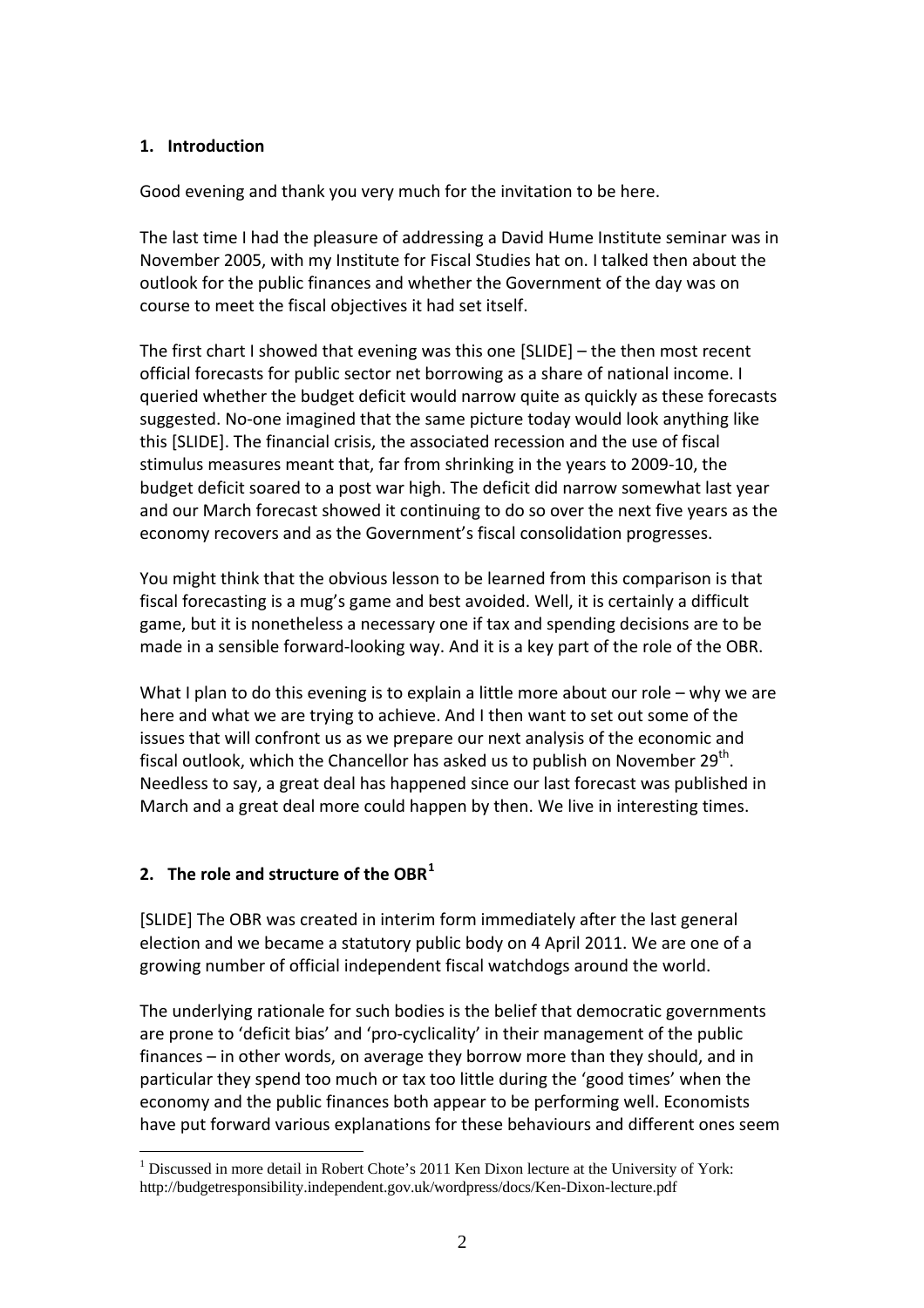important at different times and in different places. This probably helps explain why the role and structure of fiscal watchdogs varies more from country to country than, say, the role and structure of their central banks does.

The role and structure of the OBR reflects a particular concern that governments in the UK have at times made persistently overoptimistic forecasts for the public finances, notwithstanding outside scrutiny from the IFS and other such institutions. This over‐optimism might be a deliberate attempt to disguise the need for unpleasant fiscal action until after an election. Or it might reflect ministers being seduced by their own rhetoric and mistaking a temporary cyclical improvement in the public finances for the enduring benefits of their own far‐sighted policies.

Governments have been able to respond to external scepticism by pointing out that they have access to information on public spending and revenues that outsiders lack. The creation of the OBR has removed this line of defence. Unlike many fiscal watchdogs around the world, we do not merely scrutinise government forecasts. Instead, the government has in effect contracted out to us the task of producing them, giving us full access to the information and expertise available in Whitehall to do so. That said, additional scrutiny from outside bodies such as the IFS remains very valuable.

[SLIDE] Our legislation defines the duty of the OBR as being "to examine and report on the sustainability of the public finances". In practice we have four main tasks:

- First, as I mentioned, we are now responsible for producing the official five‐ year forecasts for the economy and the public finances that the Chancellor of the Exchequer was previously required to produce twice each year by the 1975 Industry Act. One accompanies the Budget Red Book in the spring; the other prepares the ground for it in the previous autumn or winter.
- Second, we use these forecasts to assess whether the Government has a better than 50 per cent chance of achieving the fiscal targets that it has set itself on its existing policies. There are currently two such targets:
	- The 'fiscal mandate' requires the government to set policy so as to achieve balance or surplus in the structural current budget five years ahead (in other words, to ensure that it will not borrow other than to finance investment, after adjusting for the temporary impact of any spare capacity in the economy on revenues and spending).
	- The 'supplementary target' requires the ratio of debt to GDP to be falling in 2015‐16.
- Third, we scrutinise the government's estimates of the fiscal cost or savings from particular tax and spending measures announced in the Budget. After examining the Treasury's estimates and suggesting changes, we have three choices when we are presented with the final costings – to say: "yes, we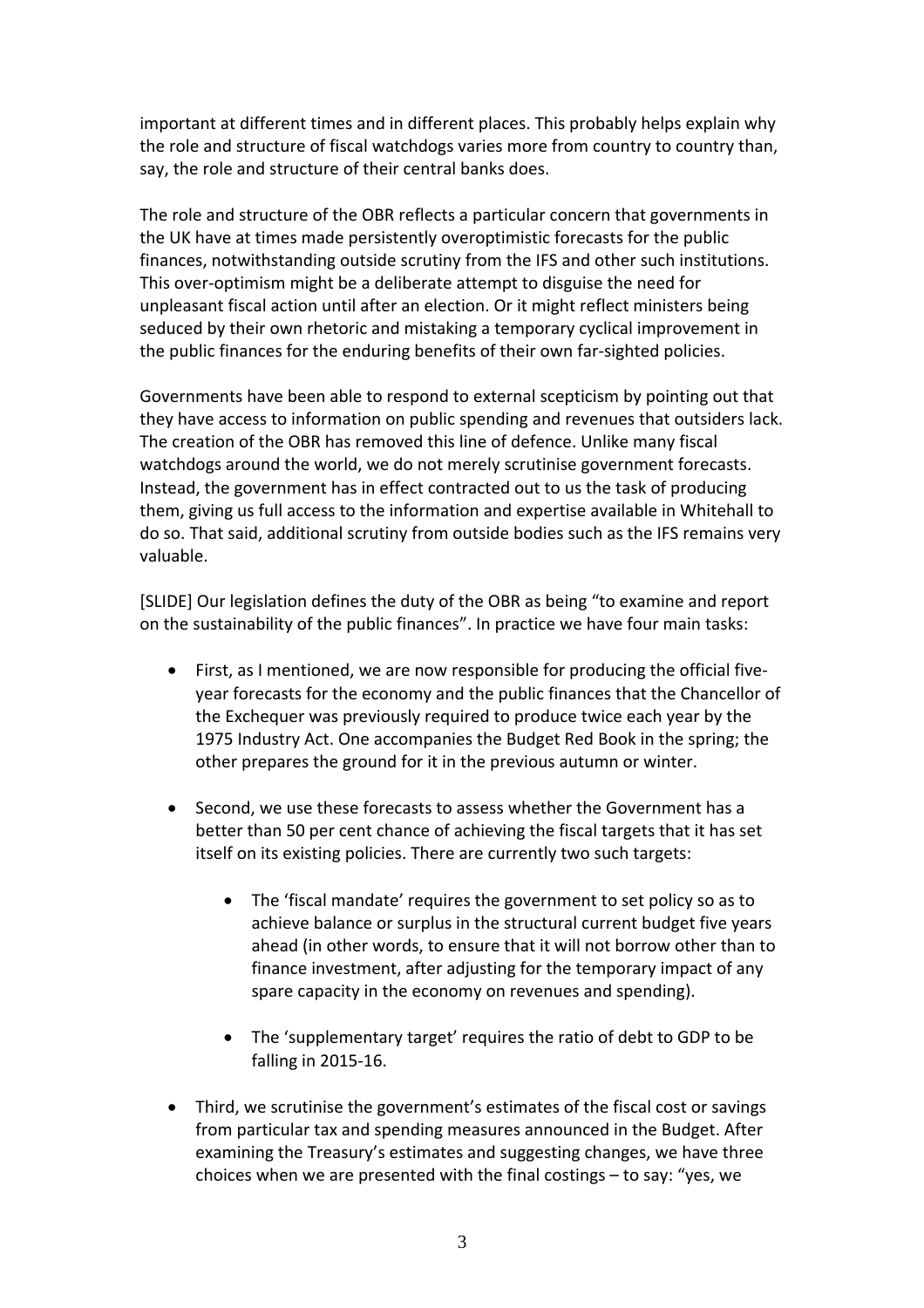agree", "no, we don't" or "we were not given sufficient time or information to reach a judgement", in which case we will revisit the costing later.

 Fourth, we analyse the long‐term sustainability of the public finances, looking at the impact of past government activity (as reflected in measures of the public sector balance sheet) and future government activity (by making 50‐ year projections of spending, revenues and financial transactions). We produced our first annual long‐term *Fiscal sustainability report* on 13 July.

To support all this activity, we also publish briefing papers, discussion papers and the like on topics relevant to our remit. We also produce a monthly commentary on the official public finance statistics, to help people interpret the data that emerges between our forecasts. All our reports and analysis are available on our website.

The ability to access data and expertise only available within government is a powerful argument in favour of having an official fiscal watchdog, rather than relying entirely on unofficial ones. But you cannot pretend that the argument is as powerful for macroeconomic forecasting. After all, the OBR does not enjoy any significant informational advantage over the numerous City, academic and international bodies that publish macroeconomic forecasts for the UK on a regular basis. And given the reputation‐sapping nature of macroeconomic forecasting, you might think it would be better for us to take an external forecast and use that for our fiscal projections.

One obvious candidate would be the Bank of England's *Inflation Report* forecasts. But, understandably, the Bank's forecasts are designed for its own needs rather than for ours. It publishes forecasts for only two variables – GDP growth and CPI inflation – and over a time horizon of only three years. We need to publish a much more detailed breakdown of spending, income and prices over a five year horizon in order to be able to explain our forecasts for the many revenue streams, spending streams and financial transactions that make up the public finance forecast. Similar gaps would also make it impossible for us to use an average of external forecasts. For these practical reasons, we have to be our own macroeconomic forecasters. But, as I shall point out later, we devote a lot of effort to assessing and explaining the impact on the public finances if the economy was to behave at odds with our central view.

Some commentators have argued that the interaction with ministers and departmental officials necessitated by our remit makes it impossible for us to be truly independent. As I have argued, it is these interactions that allow us to add value to the fiscal analysis already undertaken by the IFS, the National Institute of Economic and Social Research and others. But the fact that people express this concern underlines the need for us always to reassure people of our independence from political pressure. Our governance and accountability arrangements should help do this, but the transparency with which we undertake our work is even more important. Let me say a little about both.

[SLIDE] The OBR's formal independence rests upon our rights and responsibilities as set out in the Budget Responsibility and National Audit Act and in the Charter for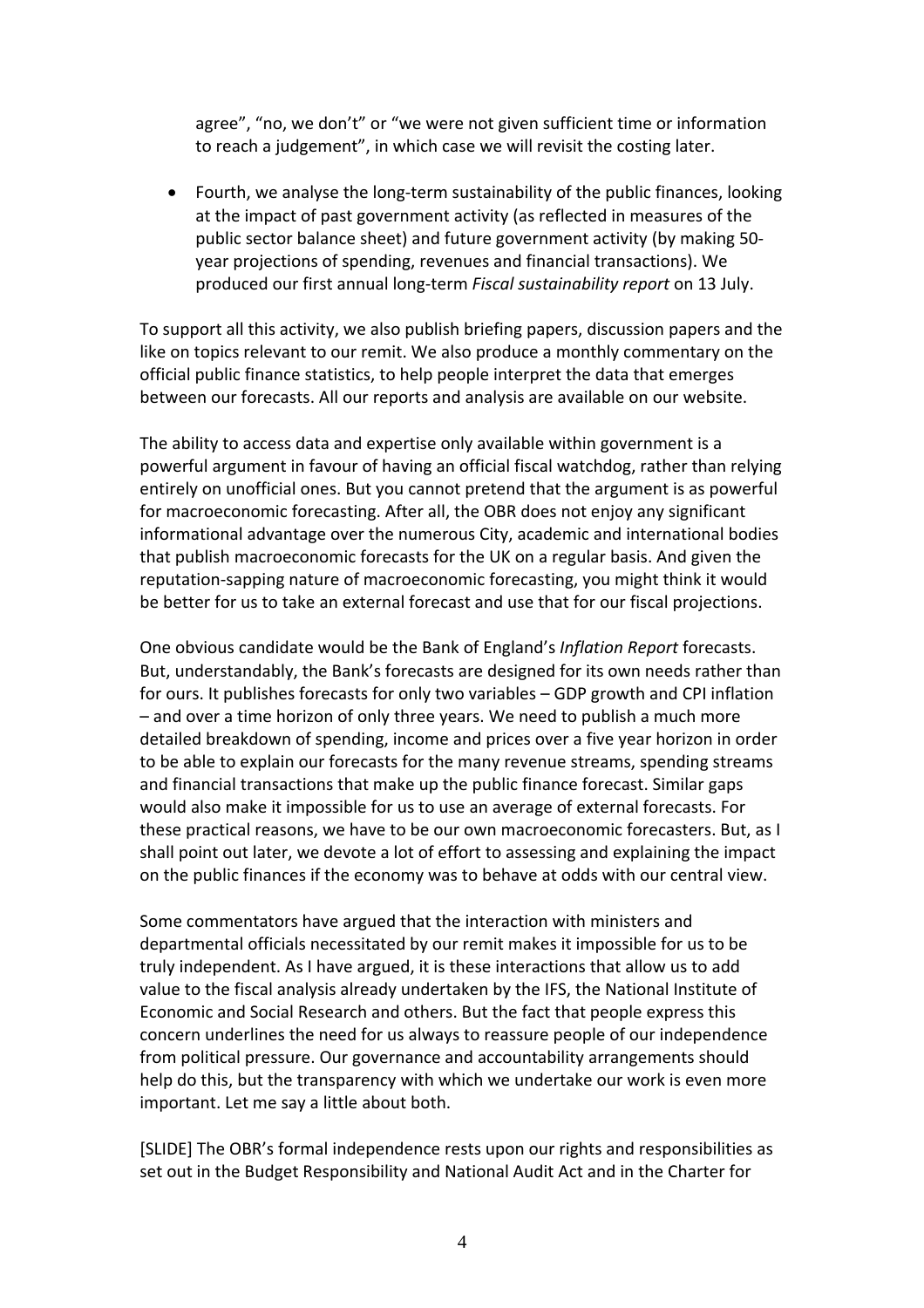Budget Responsibility, in which the government sets out its approach to fiscal policy. The Act gives us "complete discretion in the performance of [our] duty", as long as we perform it "objectively, transparently and impartially" and as long as we take into account current government policies but not alternative ones. Importantly, the Act gives the OBR "right of access (at any reasonable time) to all Government information which it may reasonably require for the performance of its duty".

The Charter says that our independence includes complete discretion to decide:

- The methodology underpinning our forecasts, assessments and analyses;
- The judgments we make in producing these outputs;
- The content of our publications; and
- Our work programme of research and additional analysis.

The Charter also points out that that the government remains responsible for policy decisions and costings and says that we "should not provide normative commentary on the particular merits of government policies". So if, say, the Government decided to scrap the 50p income tax rate, our job would be to scrutinise its estimate of what this would cost or raise, not to say whether it was ultimately a good idea or not. Neither is it our job to comment on whether we should adopt a 'Plan B' or not.

Fiscal watchdogs are much in fashion internationally, but we cannot be complacent about our position. Our counterparts in Canada and Hungary had their budgets squeezed when they started to bark too loudly. Our main protection here is one of transparency – our multi‐year budget is set down publicly, so any squeeze would be plain for all to see. The Canadian and Hungarian episodes both demonstrate that making a fiscal watchdog responsible to parliament rather than to the government does not necessarily protect it from political pressure. We are something of a half‐ way house. We are a non-departmental public body under the aegis of the Treasury, but accountable to parliament via hearings before the Treasury Select Committee. The TSC also has a veto over appointments to, and dismissals from, the Budget Responsibility Committee that formally signs off the conclusions the OBR reaches.

We need to be accountable and responsive to the Chancellor and the Treasury Committee, but we must remain independent of both. Our ultimate responsibility is to the public and we owe them our best judgement, whether the politicians like what we say or not. Getting the balance right between accountability and independence will not always be straightforward. Our non‐executives – Lord (Terry) Burns and Kate Barker – can play an important role here. Their task is to help ensure that we fulfil our duty in line with the principles of good behaviour set out in the Act. They can offer a useful second opinion and channel of communication if we in the OBR are concerned about the behaviour of the politicians or if the politicians are concerned about ours.

In a recent study of fiscal councils around the world, Lars Calmfors and Simon Wren‐ Lewis argued that: "The lack of formal safeguards for the independence of fiscal councils means that they – much more than central banks – have to rely on the informal independence they can acquire through building a reputation for impartial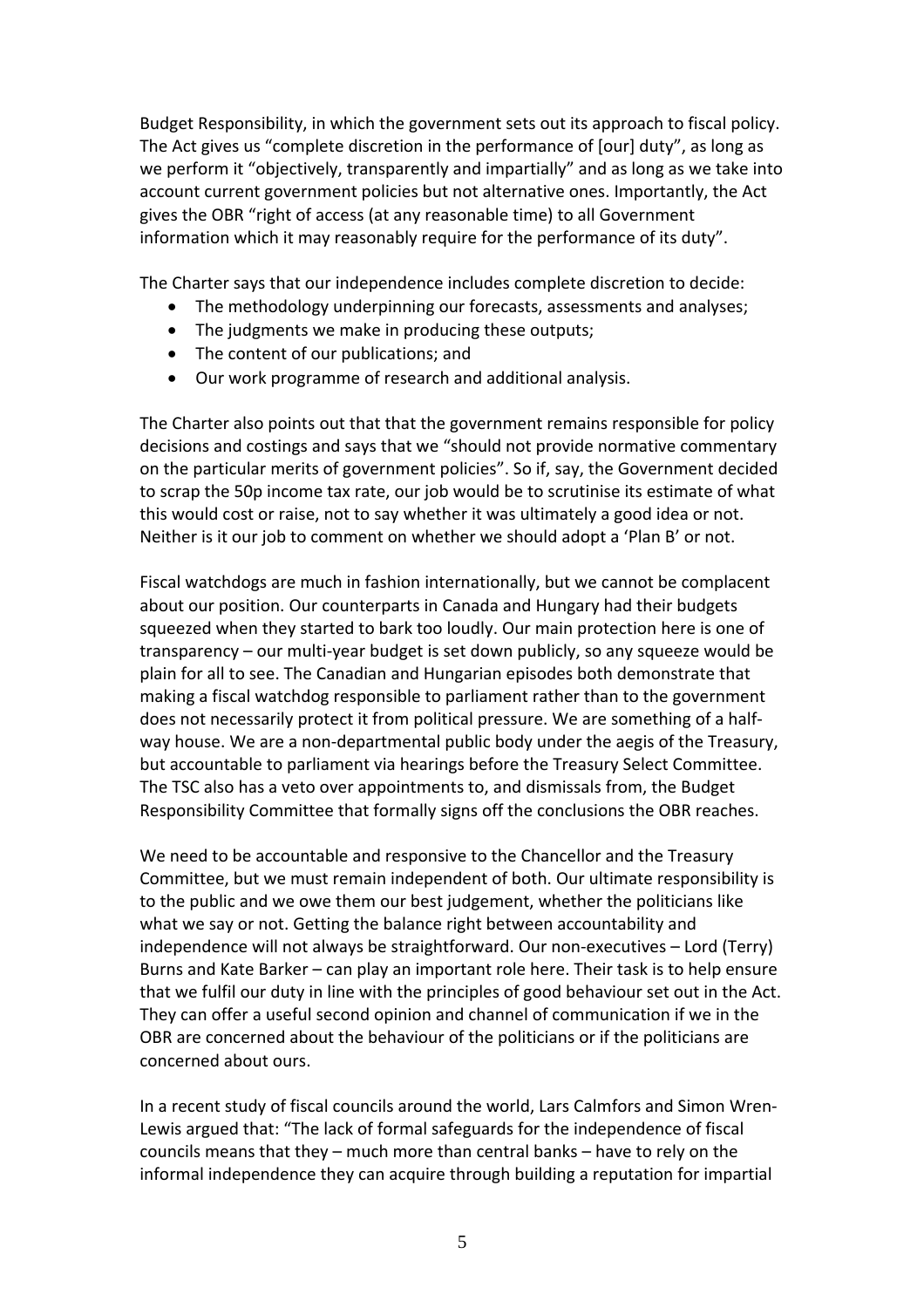and well underpinned analysis".<sup>[2](#page-1-0)</sup> Our governance and accountability arrangements offer pretty strong formal safeguards for our independence when judged by international standards, but nonetheless the same surely applies to us.

[SLIDE] If we are to build a reputation for impartial and well underpinned analysis, we need to be transparent in both our interactions with government and in the conclusions that we reach.

As I have already mentioned, the Chancellor's decision to outsource the official public finance forecasts to the OBR requires us to have frequent and detailed interactions with those government departments that have expertise in particular revenue and spending streams and those that are involved in the design of specific tax and spending measures. We also have contacts with the Chancellor himself, notably to provide him with draft forecasts that indicate whether we think he is likely to need to take action to remain on course to achieve his fiscal targets.

We endeavour to be as transparent as we can about these interactions. All substantive meetings with the Chancellor, his special advisers and his private office are logged and published on our website. Our *Economic and fiscal outlook* documents set out the dates on which we present our draft and final forecasts to the Chancellor. We publish the deadlines by which we have to be informed of policy measures, in order to guarantee that we can incorporate them in our economic forecasts or ratify their costings. And we list any measures that were revealed to us after these deadlines and explain how we have dealt with them.

Needless to say, government departments have much more resources than we do and some observers wonder whether we can avoid having the wool pulled over our eyes as a result. I don't think that this is too much of a risk if we have the right mix of skills, a combination of inside experience and outside perspective. This is one reason why having some staff and OBR members from the ranks of former Treasury, HMRC and DWP officials is a strength rather than a weakness. They are well equipped to challenge their former departments and often relish the opportunity too.

To demonstrate the quality and impartiality of our work, we also need to be as transparent as possible in the analysis we produce. The more we "show our working", the more people can see why we have reached the conclusions that we have and reassure themselves that they are based on sound professional judgement (even if they disagree with them). To that end we have significantly increased the amount of analytical detail in our *Economic and fiscal outlook* publications. For example, we now publish detailed diagnostics tables explaining why our forecasts for particular revenue and spending streams have changed from one publication to the next. We have revamped the presentation of public spending forecasts, pruning away billions in obscure 'accounting adjustments'. We are publishing more of the variables and assumptions that underlie the forecasts. And we release additional material underpinning the forecasts if people request it after publication. We have

 $\overline{a}$ 

<sup>&</sup>lt;sup>2</sup> http://www.economics.ox.ac.uk/index.php/papers/details/department\_wp\_537/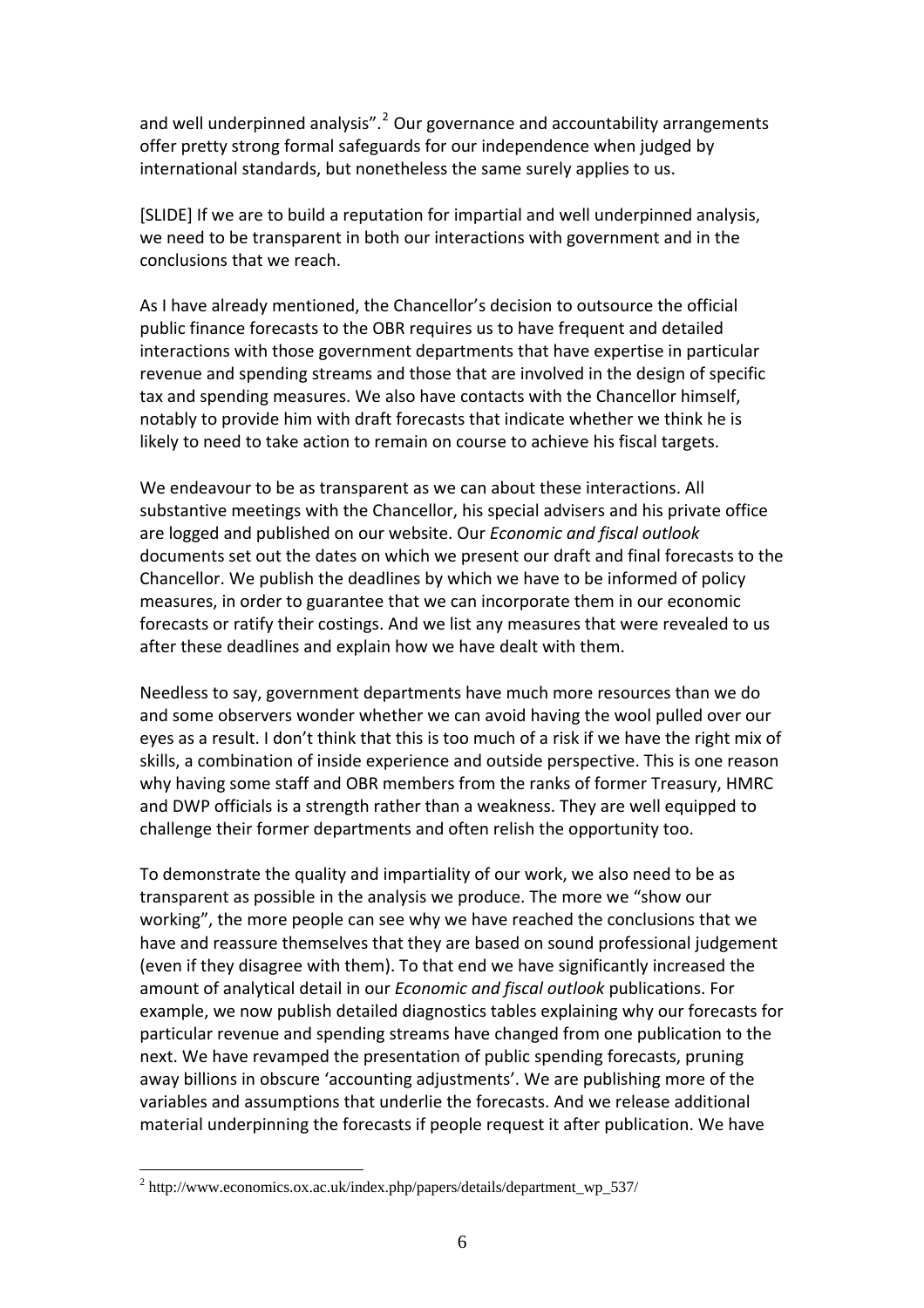also enhanced transparency by publishing more detail of the forecasting process and more information on our methodologies.

The Treasury has also made an important contribution to the transparency of the Budget process with the publication of its new policy costings documents. These set out the analytical and empirical basis for the costing of each tax and spending measure, including a description of the tax base and an assessment of any assumptions about behavioural effects. These documents reflect the conclusions of the challenge and scrutiny process that we engage in and they include an annex by the OBR in which we highlight particular uncertainties and risks to the estimates, and where we would highlight any disagreements with the costings if we had them.

[SLIDE] I have spoken so far about the OBR's core role as a watchdog for the public finances UK‐wide. But, from April next year, we will also have responsibility for producing forecasts for Scottish income tax, landfill tax, stamp duty land tax and aggregate levy receipts, in readiness for the proposed introduction of the new Scottish rate of income tax, the devolution of landfill tax and stamp duty to the Scottish Parliament, and the possible later devolution of the aggregates levy. As regards income tax, after a transitional period, there will be a permanent reduction in the block grant to Scotland equivalent to the revenue raised by 10p of the existing basic, higher and additional income tax rates for Scottish taxpayers. This size of this block grant reduction will be based on outturn tax receipts data and OBR forecasts.

Needless to say, making forecasts for these tax revenues at a Scottish level is not straightforward. One approach would be to assume that Scotland accounts for a constant share of UK income tax receipts. This share can be calculated from the Survey of Personal Incomes and was indeed pretty stable as a proportion of GDP (although less so in cash terms) until the mid‐2000s. The latest data available is for 2007, so more needs to be done to see how robust this relationship has been subsequently – and whether it moves around much as a result either of Scottish‐ specific factors or of English‐specific ones such as fluctuations in City bonuses.

As a first step in preparing for this new responsibility, we have asked HM Revenue and Customs to set out for us how they propose that we should proceed with the forecasts – as it is they who collect the data upon which the forecasts are based and who carry out the calculations for us. Once they have done so and we are happy with the approach, we will make sure that the methodology is clear and transparent to everyone and that we refine it appropriately as we see how it works in practice.

## **3. Looking ahead to the November EFO**

Now let me turn to a nearer‐term challenge for the OBR. We published our last set of economic and fiscal forecasts six months ago and we will publish our next ones in just over two months time on November  $29^{th}$ . As you will appreciate, I am constrained in what I can say about the outlook ahead of that publication, but let me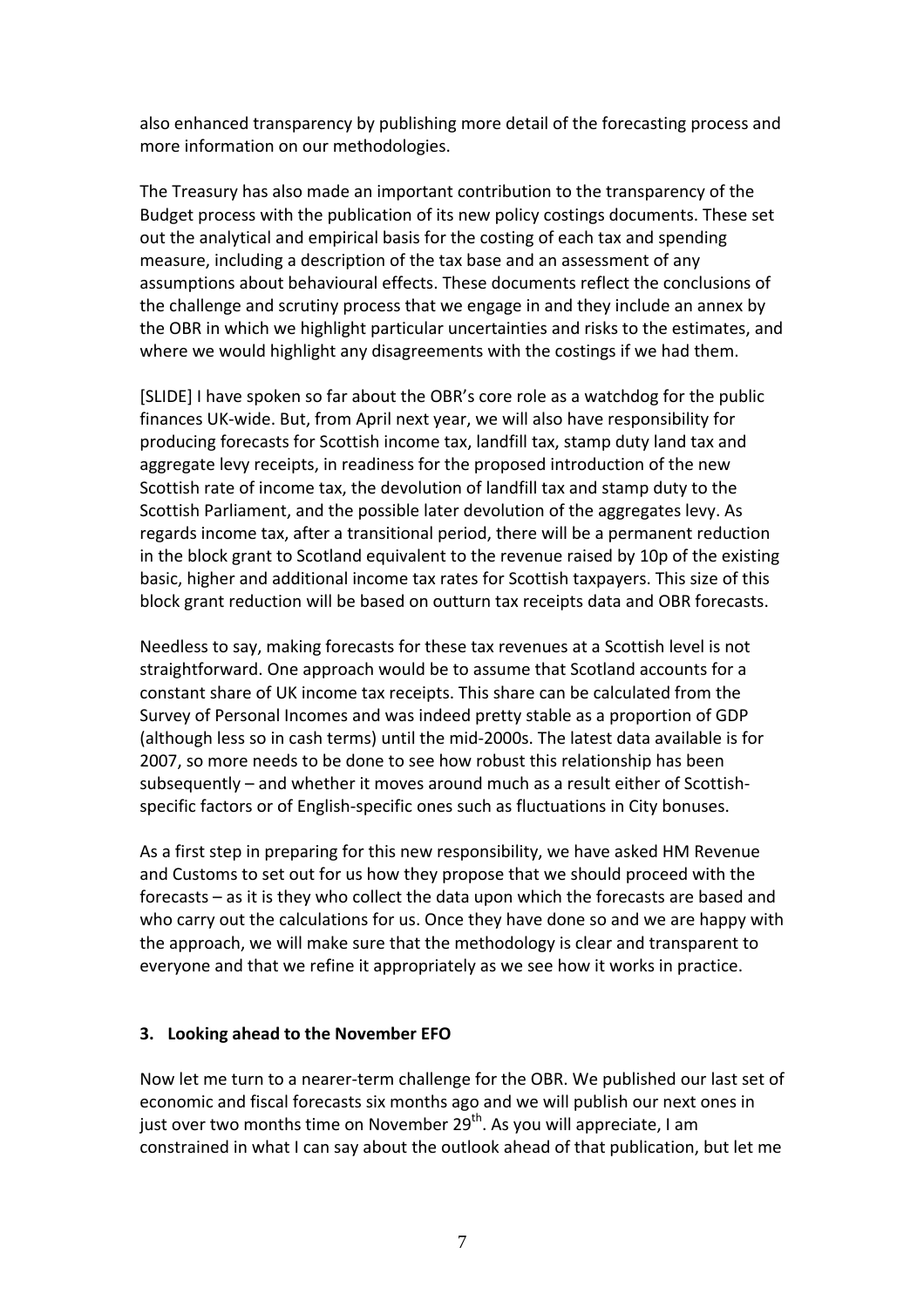briefly mention some of the developments we have seen since our last forecast and some of the issues that we will need to address as we prepare the next one.

As I have explained, our primary focus is on the medium‐ and long‐term outlook for the government's finances. But many people are naturally more concerned about the short term outlook for the economy – whether the recovery will regain momentum in the coming months or slip into reverse. Back in March our central projection was for a gradual acceleration in underlying economic activity through this year. We expected GDP to be around 1.7 per cent higher in 2011 than in 2010, which was a little more pessimistic than the average of outside forecasts at the time.

[SLIDE] GDP subsequently turned out weaker than we and most other forecasters expected in both the first and second quarters of this year, partly but not entirely as a result of one‐off factors such as oil field maintenance work and the disruption of supply chains by the Japanese earthquake. Growth in other advanced economies has also slowed significantly, with the euro‐zone and the US (like the UK) seeing GDP rise by only about 0.2 per cent in the second quarter. Confidence in the global outlook has also been undermined by recent policy developments – notably the management of the debt crisis in the euro‐zone. Business and consumer surveys now paint a relatively gloomy picture of near‐term growth prospects.

As a consequence of all this, the average external UK growth forecast for this year has fallen from 1.8 per cent in March to 1.2 per cent now, with the average forecast for 2012 also falling from 2.1 to 1.8 per cent. My former colleagues at the International Monetary Fund yesterday revised down their forecasts for UK GDP growth to 1.1 per cent this year and 1.6 per cent next year. Indeed the Fund has downgraded its growth forecasts for every major advanced economy next year, as well as pulling down its predictions for world GDP and world trade growth. The global environment looks a lot more challenging than it did at the time of our last forecast.

So what has been happening to the UK's public finances as the economic news has become gloomier? Looking back to the 2010‐11 fiscal year, our central forecast in March was that public sector net borrowing would come in at £145.9 billion or 9.9 per cent of GDP in 2010‐11 – about £10 billion less than the previous year's post‐war peak. [SLIDE] As you can see from this chart, the outturn estimates from the Office for National Statistics are quite volatile even after the fiscal year is over, as new and more complete information becomes available over succeeding months. The latest figures, published this morning, show some significant favourable data revisions, notably for local authority borrowing. Last year's deficit is now estimated to be almost £10 billion smaller than in our March forecast at £136.7 billion or 9.3 per cent of GDP. Central government receipts were about £3.1 billion above our March forecast and central government spending about £1 billion below it. Borrowing by local authorities and public corporations was £5 billion below the March forecast. But these figures will doubtless move around further in coming months.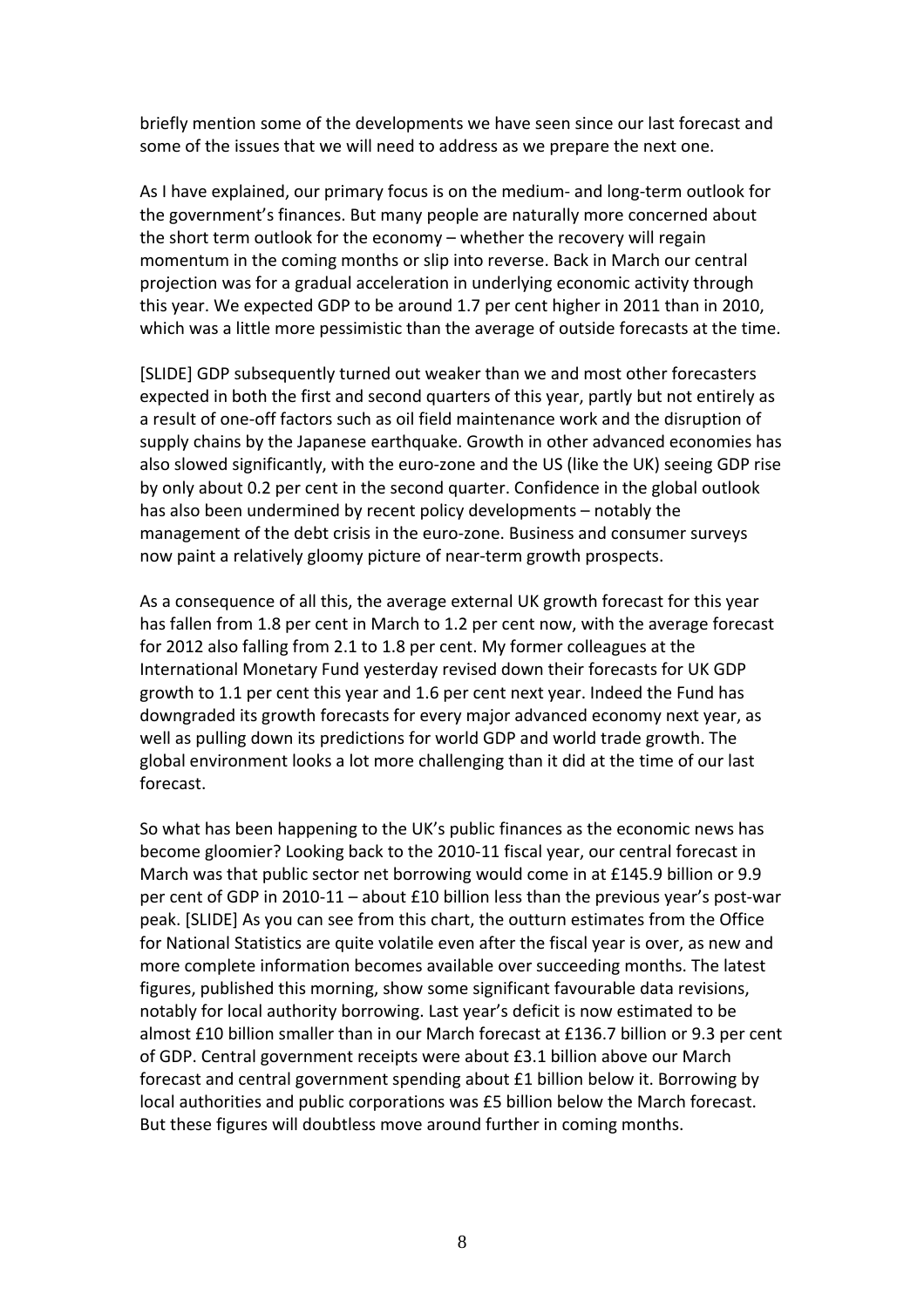[SLIDE] Turning to the current fiscal year, as of today we now have provisional outturn data for the first five months of the year – and again there have been some favourable data revisions for recent months. The cumulative deficit so far is currently estimated at £51.5 billion, down £3.8 billion from the same period in 2010‐11. (Our March forecast implied a reduction of £15.0 billion for the year as a whole.) Past experience shows that five months data do not necessarily provide a reliable guide to the year as a whole, but what can we tell from what we have seen so far?

- Central government revenues are 4.6 per cent up on last year over the first five months. This is smaller than the 6.9 per cent increase implied for the year as a whole by our March forecast, but this is in part explained by the fact that receipts in the early part of last year were boosted by the one‐off bank payroll tax while receipts from the new bank levy have only been scored in the National Accounts for a couple of months.
- A large part of the remaining weakness in revenue growth is explained by developments in the financial and oil sectors. In the case of the financial sector, weak corporation tax payments in July were consistent with the poor results reported by the banks for the first half of 2011. Their profits were hit by weaker investment banking activity, write-downs on Euro area sovereign debt and provisions for the mis‐selling of payment protection insurance. Oil revenues were depressed by the temporary closure of some fields for maintenance, which meant that oil production in the first half was significantly weaker than we had assumed in March.
- On the spending side, central government spending is running 3.7 per cent higher than last year, a slightly bigger increase than the 3.6 per cent implied by our March forecast for the year as a whole. The monthly profile of departmental spending does tend to change from year to year, and these monthly figures are also prone to revision. So it is far too soon to say whether this will remain the case for the year as a whole.
- The same caveats apply with even greater force to estimates of borrowing by local authorities and public corporations, where accurate information is only available with a long lag and revisions can be significant – as we saw in today's revised figures for 2010–11. For what it is worth, borrowing by local authorities and public corporations over the first five months of this year is £2.2 billion lower than over the equivalent period last year.

Looking ahead, we expected in March that the increase in revenues – and the fall in the deficit –would be bigger in the second half of the year than the first. For example, we should expect stronger growth in corporation tax receipts from the oil sector as the higher rate of supplementary charge announced in the Budget will only affect the public finances from October. The delayed impact of the 50p income tax rate on incomes above £150,000 should also boost self assessment receipts later in the year. However, weaker financial sector profitability and lower oil and gas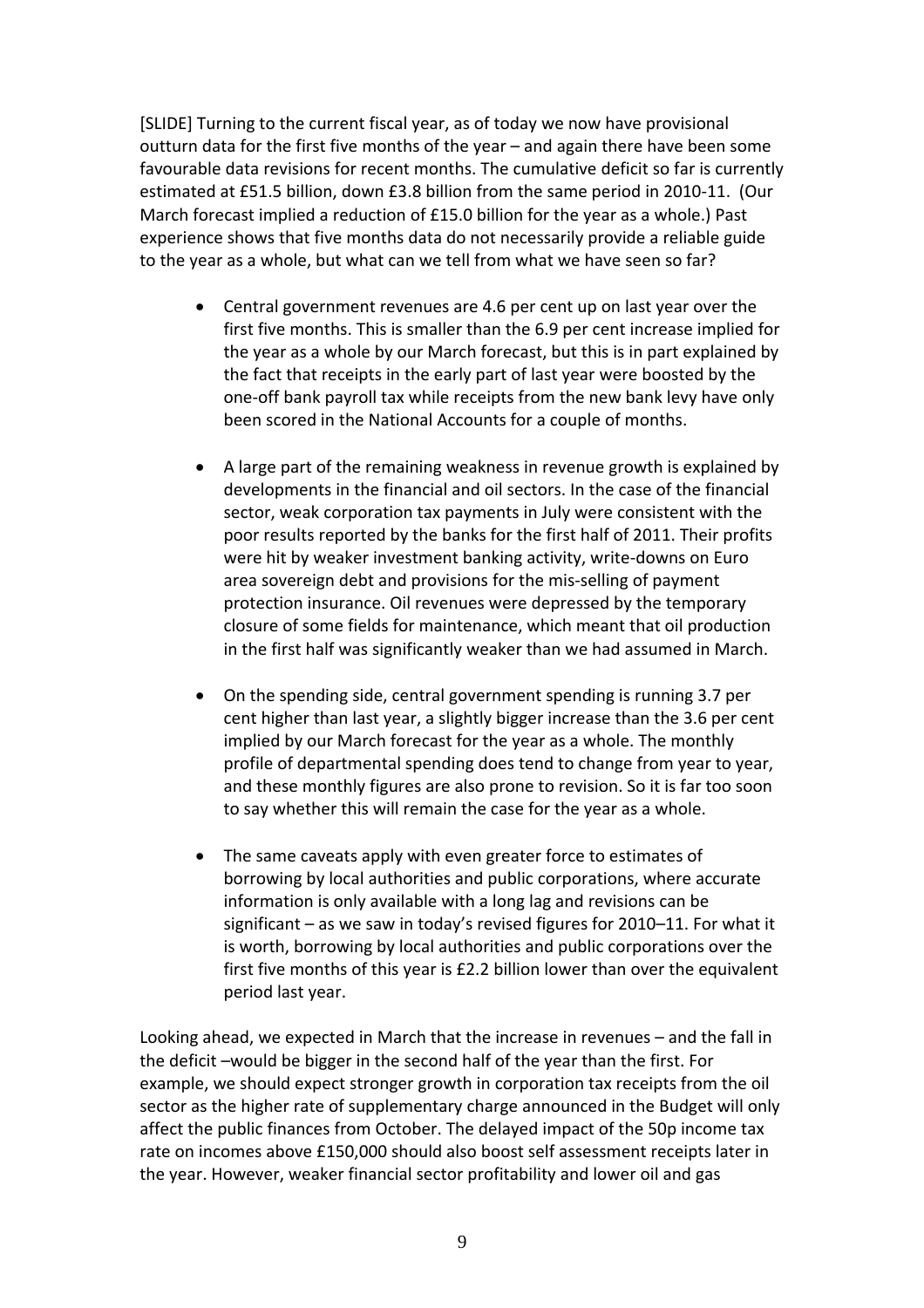production could continue to depress corporation tax instalment payments in October 2011 and January 2012.

Thinking about the relationship between the public finances and the broader economy, given the recent weakness of economic growth it may appear surprising that income tax, VAT and corporation tax receipts are not growing more slowly. It may be that they will respond to weaker growth with a lag, but it is also important to remember that tax revenues are determined more by nominal or total cash spending in the economy than by real, inflation-adjusted activity. Real GDP has grown just 0.4 per cent a quarter on average since the recession ended, but nominal GDP growth has averaged 1.3 per cent a quarter. This partly reflects unexpected price level increases in the final quarter of 2010 and the first of 2011 and it will be interesting to see what happens in later quarters as these influences dissipate.

The bottom line is that while we would generally expect weaker economic activity to put upward pressure on the budget deficit, the outlook for the rest of the fiscal year will also depend on whole economy inflation and a variety of sector-specific factors.

[SLIDE] When we come to look at the longer‐term prospects for the public finances in November, there are numerous temporary and persistent influences on revenue and spending streams that we will need to take account of. But, needless to say, prospects for economic growth are crucial in the medium‐term and these depend in part upon the amount of spare capacity in the economy (the so-called 'output gap') and the outlook for 'productive potential', the amount of goods and services the economy can produce without pushing up or pulling down inflation.

The more spare capacity there is, and the more rapidly we expect productive potential to grow, the more scope there is for a strong recovery to reduce the budget deficit of its own accord, without the need for policy measures. The pace of recovery then depends on total demand in the economy, with the Bank of England aiming to keep that on a path consistent with its inflation target, taking into account the impact of fiscal policy and other domestic influences, as well as the global environment.

In March we estimated there was an output gap of around 3 per cent in the third quarter of 2010 – in other words that output was around 3 per cent below the economy's productive potential. We forecast that the output gap would widen through the remainder of 2010 and into the first half of this year, reaching 3.9 per cent in the second quarter and through the rest of 2011.

With growth weaker than we forecast over the last couple of quarters, we might now expect to see an even greater degree of spare capacity opening up. However, the various indicators that we use to estimate the output gap suggest that this may not be the case. There are mixed messages from different sectors, for example:

 The CBI's measure of skilled recruitment difficulties in manufacturing picked up in the first quarter of the year, before falling back in the second quarter.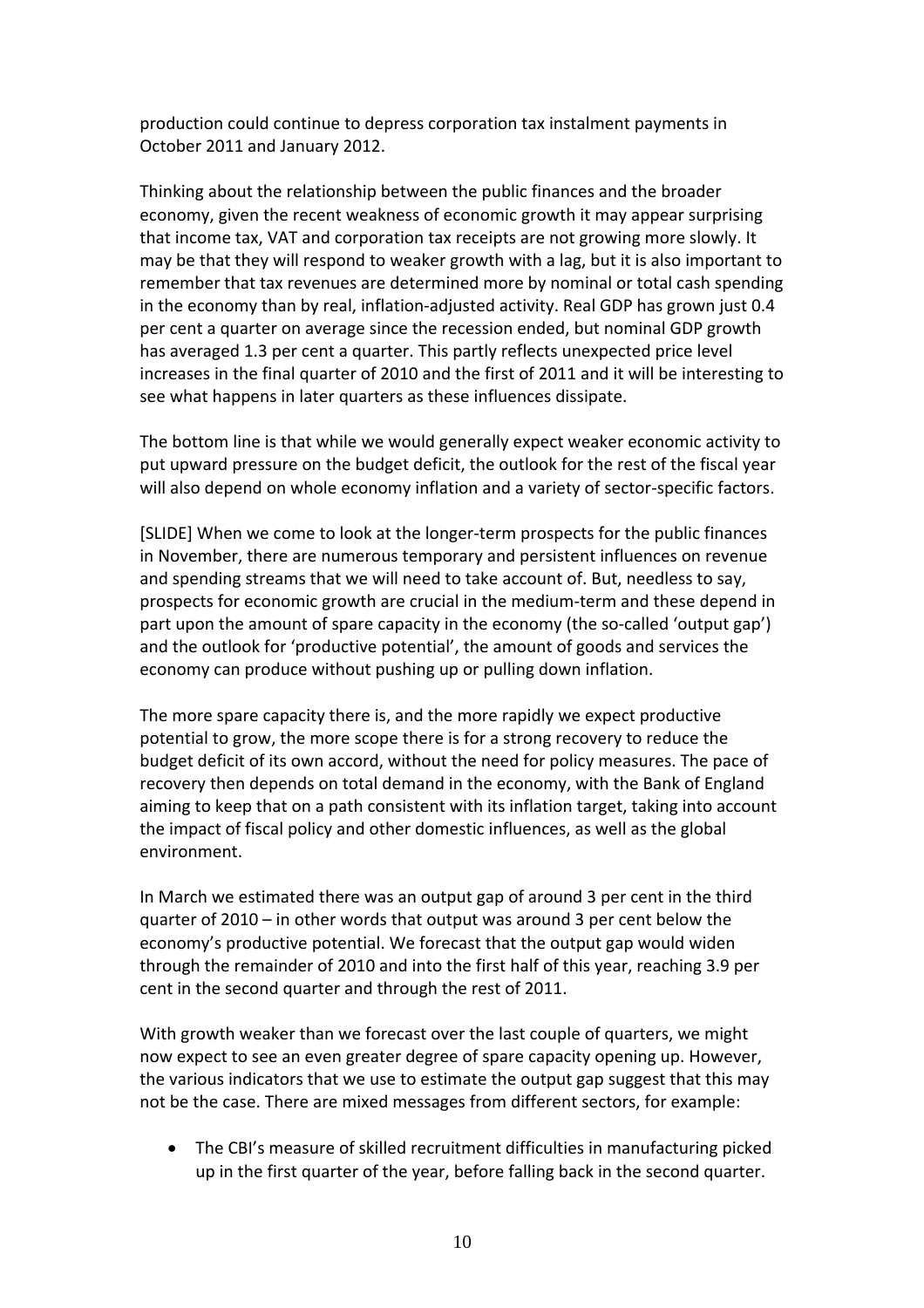By contrast, the British Chambers of Commerce's measure of recruitment difficulties in services fell back in the first quarter of the year, but has since picked up to a level near that of the third quarter last year.

- The BCC's measure of capital utilisation in manufacturing has fallen back significantly since last year; again, this contrasts with the service sector measure, which has picked up slightly.
- Average weekly earnings growth has picked up in the service sector since the middle of last year, but has fallen back markedly in the manufacturing sector. In both cases earnings growth remains subdued relative to long‐term trends.

When it comes to assessing the outlook for productive potential, we assumed in March that it would grow by a little over 2 per cent a year, an assumption based on long-term trends in productivity growth (the output the economy produces per hour worked). During the course of the recovery to date, output per hour has grown more slowly than this and more slowly than it has in recent recoveries. Notwithstanding last week's labour market statistics, employment has increased by more since the recession ended than the pace of the recovery would normally suggest. A key question is to what extent this pattern will persist and what it implies for the growth of productive potential in the medium and longer term.

There is a lot of work to be done sifting the evidence on spare capacity and the outlook for productive potential before we reach a view in November, and by then we will have more business surveys and other economic data to look at. We will also have more information on the path of borrowing in the past.

## **4. Conclusion**

With our next Economic and Fiscal Outlook just a couple of months away, I have had to pose more questions tonight than I have answered. Assessing the outlook for demand in the economy, for productive potential and for the amount of spare capacity is a highly uncertain business, given the current volatile global environment and the mixed picture painted by recent data. The task may be further complicated next month, when the Office for National Statistics publishes its latest Blue Book of National Accounts. This will incorporate a number of methodological and other changes that have the potential to rewrite somewhat the history of the recession, and what went before it. This could require us to look again at some of the past relationships that we use as a guide for our forecasts.

Returning to where I began, our focus is on the medium term outlook for the public finances and on the confidence that the government can have that it is on course to achieve its fiscal objectives. In assessing that, it would be folly to bet the farm on any particular set of macroeconomic forecasts being correct. So we will accompany our central view in November with extensive sensitivity analysis, asking what difference it would make if economic growth was stronger or weaker, the output gap bigger or